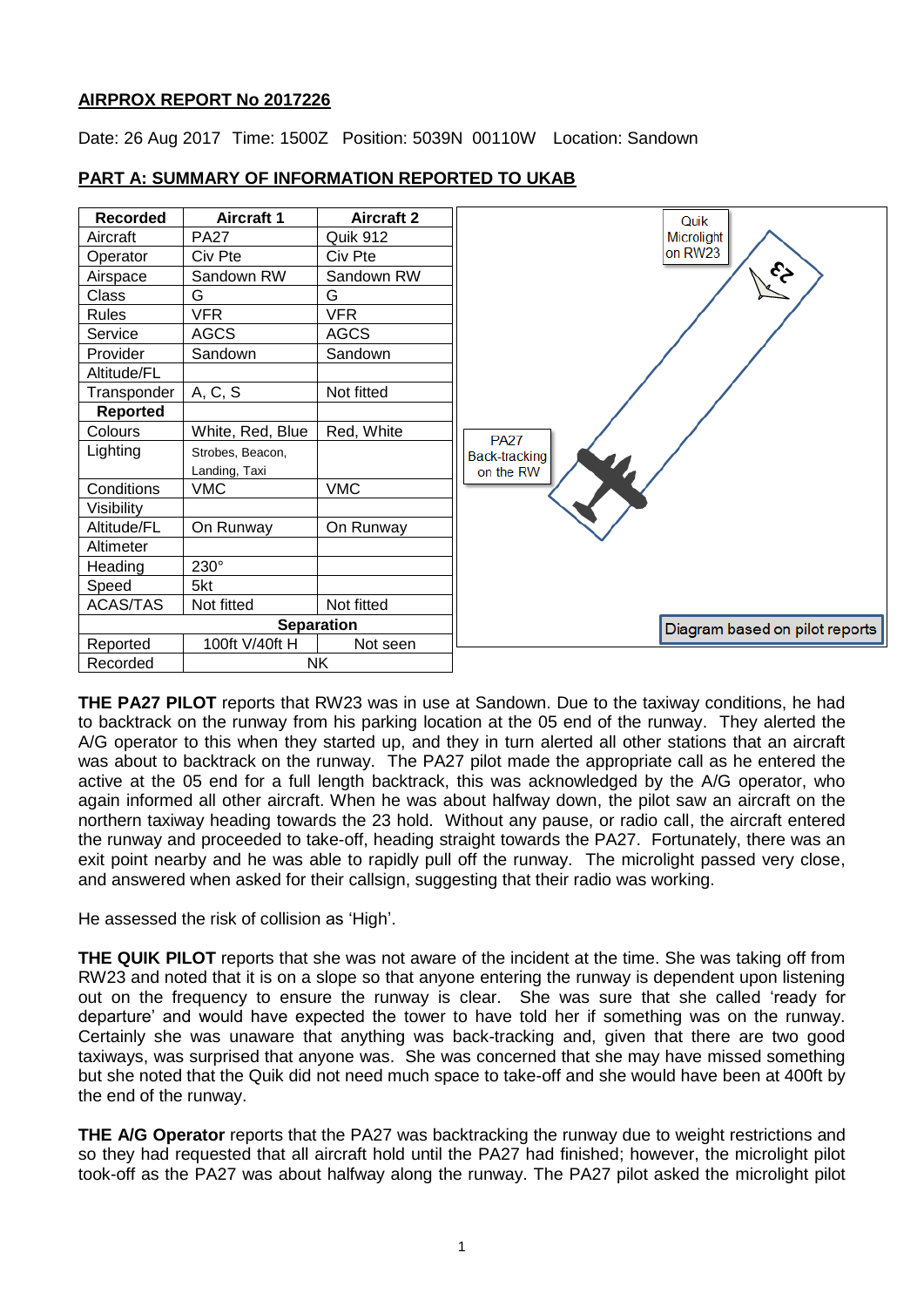their intentions, but got no reply. The PA27 pilot was able to vacate the active via an access point to the northern taxiway.

**THE SANDOWN MANAGER** reports that it had been a busy weekend due to a microlight rally, with approx. 300 visiting microlights, as well as other visiting GA. They would normally expect to have some non-radio aircraft, but there was even more than normal during the event. The hold point at RW23 is on a downward slope which makes it difficult to see aircraft lining up from the other end of the airfield, therefore back-tracking is something that should be carefully considered, and both taxiways were open on this day. However, the PA27 crew are long-standing residents with full awareness of the airfields blind-spots and traffic events. The runway is 40m wide, which gives a large safety margin when compared with standard 23m runways. Sandown radio is AGCS only and therefore the A/G Operators are not able to give instructions.



# **Factual Background**

The weather at Southampton was recorded as follows:

METAR EGHI 261450Z 23004KT 190V280 9999 FEW040 23/11 Q1016

### **Analysis and Investigation**

# **UKAB Secretariat**

The PA27 and Quik pilots shared an equal responsibility for collision avoidance and not to operate in such proximity to other aircraft as to create a collision hazard<sup>1</sup>.

### **Summary**

l

An Airprox was reported when a PA27 and a Quik came into proximity at 1500 on Saturday  $26<sup>th</sup>$ August 2017. Both pilots were on the ground, the PA27 backtracking on the runway and the Quik taking off from RW23.

<sup>1</sup> SERA.3205 Proximity.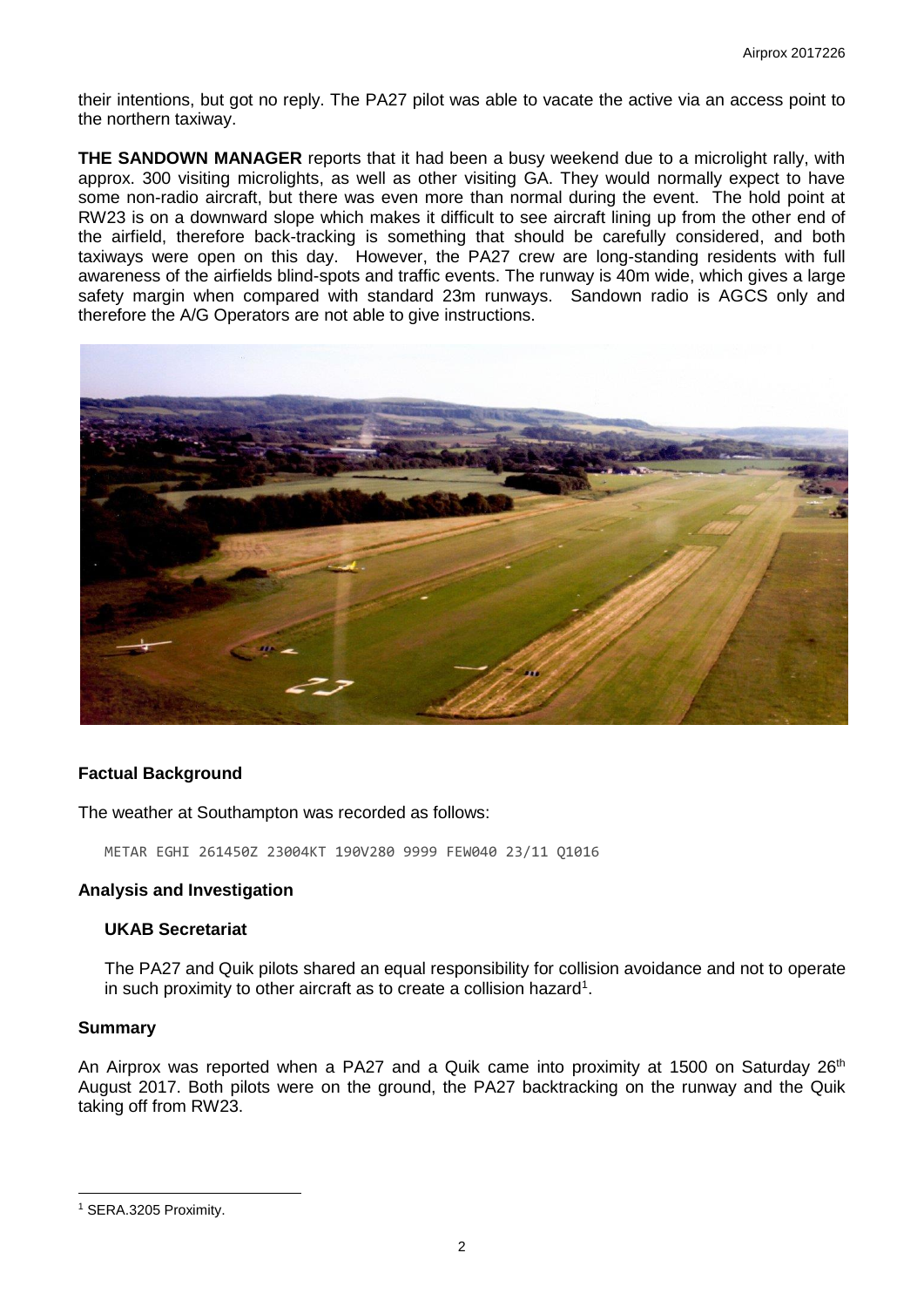# **PART B: SUMMARY OF THE BOARD'S DISCUSSIONS**

Information available consisted of reports from the pilots of both aircraft and reports from the A/G Operator involved.

The Board first looked at the actions of the PA27 pilot. He had decided to back-track along the runway, had told the A/G Operator of his intentions, and heard the A/G Operator broadcast it to the circuit. Noting that it was a busy weekend at Sandown with a microlight fly-in (some of which might well be non-radio), some members wondered whether the decision to back-track was the best option but, without knowing the actual airfield conditions, it was difficult to come to any conclusion. Notwithstanding, members agreed that the PA27 pilot was entitled to do so, had made all the correct calls, was listening out on the frequency, had heard the broadcast to other pilots, and had obviously continued to look-out for other aircraft because he saw the Quik pilot rolling despite not hearing its pilot call for departure. By good fortune, the PA27 pilot was close enough to a runway exit to be able to clear the runway. The Board concluded that it was undoubtedly his actions that stopped the encounter from being much more serious than it actually was.

For her part, the Quik pilot thought she had called ready for departure and hadn't been aware of the A/G operator's calls about the PA27 backtracking. Without an R/T transcript it was not possible for the Board to comment, but it seemed that either her radio was not functioning at the time, or the A/G transmissions and her calls were blocked for some reason (the PA27 pilot, who could hear the A/G operator, did not hear her call). Members who were familiar with Sandown confirmed that it was difficult to see the far end of the runway from the 23 threshold due to the downward slope of the runway, and so she might not have seen the PA27 backtracking. Notwithstanding, the onus was on her to make sure the runway was clear before taking off. Noting her comments that she would have expected 'the tower' to inform her if anything was on the runway, members were keen to point out that Sandown has only an A/G Operator, not ATC. A/G operators are not required to monitor the airfield (indeed, some may be located in positions without a view of the airfield), cannot give instructions, and pass information based primarily on reports made by other pilots. The pilots remain responsible for the safe conduct of their flights.<sup>2</sup> In this case, the A/G operator had already made a broadcast about the back-tracking PA27, (which was heard by the PA27 pilot) and, in the absence of receiving a 'taxy' or 'ready for departure' call from the Quik pilot to make him aware of the Quik pilot's intentions, had therefore discharged their duty. Notwithstanding, some members noted that in this case the A/G operator was positioned in a ATC tower, and they thought that he might have seen the Quik lining-up on the runway and been able to make a call. However, they conceded that this was predicated on him actually seeing the Quik in what was clearly a busy ground environment.

In determining the cause, the Board swiftly agreed that the Quik pilot had departed on the runway already occupied by the back-tracking PA27. In assessing the risk, some members thought that, given the wide runway and the fact that the Quik would have been airborne in a relatively short space of time, safety had been degraded but there was no actual risk of collision. Others thought that two aircraft using the same runway in opposition to each other was inherently more dangerous than that whatever the circumstances, and that this was Category B risk, safety much reduced below the norm. The Chairman put it to a vote and the latter opinion prevailed.

#### **PART C: ASSESSMENT OF CAUSE AND RISK**

l

Cause: The Quik pilot departed on the runway already occupied by the back-tracking PA27.

Degree of Risk: B.

<sup>2</sup> CAP 413 'Radiotelephony Manual' paras 4.147 to 4.149.